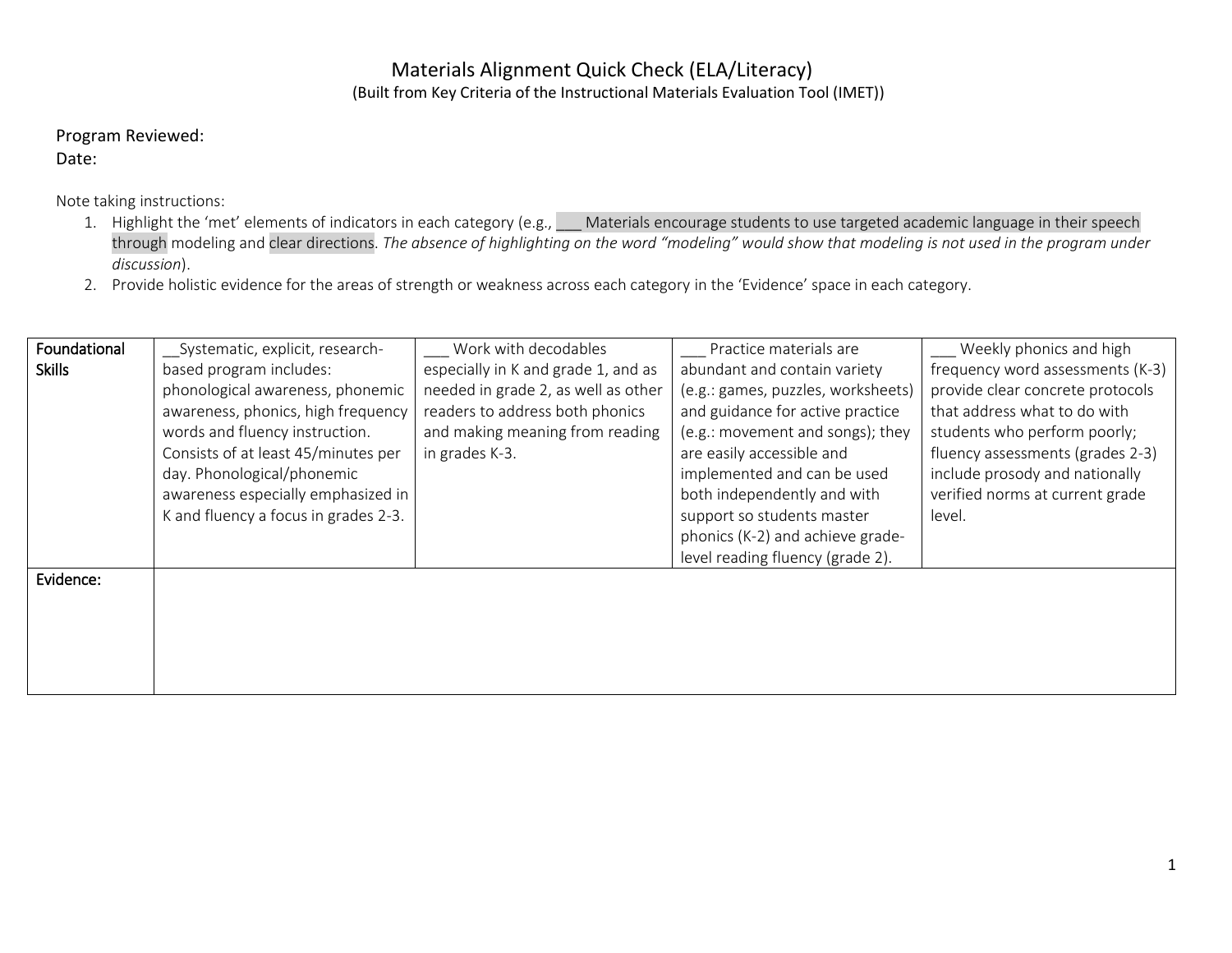| <b>Close Reading</b> | Close reading consists of                        | Anchor texts are of publishable  | High-quality sequences of              | Culminating assignments             |
|----------------------|--------------------------------------------------|----------------------------------|----------------------------------------|-------------------------------------|
| of Complex           | regular practice with high-quality,              | quality and worthy of            | standards-based TDQs support           | regularly reflect what is most      |
| <b>Texts</b>         | grade-level complex anchor texts as              | especially careful reading; they | students to delve deeply into texts    | essential to learn from the text(s) |
|                      | defined by the standards, according              | include a balance of fiction and | so they build understanding of the     | and address several grade-level (or |
|                      | to quantitative and qualitative                  | nonfiction connected mostly to   | central ideas, key details, craft, and | above) standards.                   |
|                      | analyses. In K-2 this means text read            | topics or themes under study.    | structure.                             |                                     |
|                      | aloud, and texts can be 3 <sup>rd</sup> grade or |                                  |                                        |                                     |
|                      | above.                                           |                                  |                                        |                                     |
| Evidence:            |                                                  |                                  |                                        |                                     |
|                      |                                                  |                                  |                                        |                                     |
|                      |                                                  |                                  |                                        |                                     |
|                      |                                                  |                                  |                                        |                                     |
|                      |                                                  |                                  |                                        |                                     |
|                      |                                                  |                                  |                                        |                                     |

| <b>Building</b><br>Academic<br>Language | Materials provide systematic work with<br>academic vocabulary and syntax both in<br>context (through text-based questions and<br>tasks) and out of context (through games,<br>exercises, etc.). | Materials include a cohesive, year-long<br>plan that requires students to interact with and<br>build academic vocabulary and increasingly<br>sophisticated syntax. | ___ Words chosen for study in context are<br>essential to understanding, more abstract, part<br>of a semantic word family, and likely to appear<br>in other complex texts students will read.<br>Materials encourage the use, review, and<br>assessment of the targeted words throughout<br>the unit. |
|-----------------------------------------|-------------------------------------------------------------------------------------------------------------------------------------------------------------------------------------------------|--------------------------------------------------------------------------------------------------------------------------------------------------------------------|-------------------------------------------------------------------------------------------------------------------------------------------------------------------------------------------------------------------------------------------------------------------------------------------------------|
| Evidence:                               |                                                                                                                                                                                                 |                                                                                                                                                                    |                                                                                                                                                                                                                                                                                                       |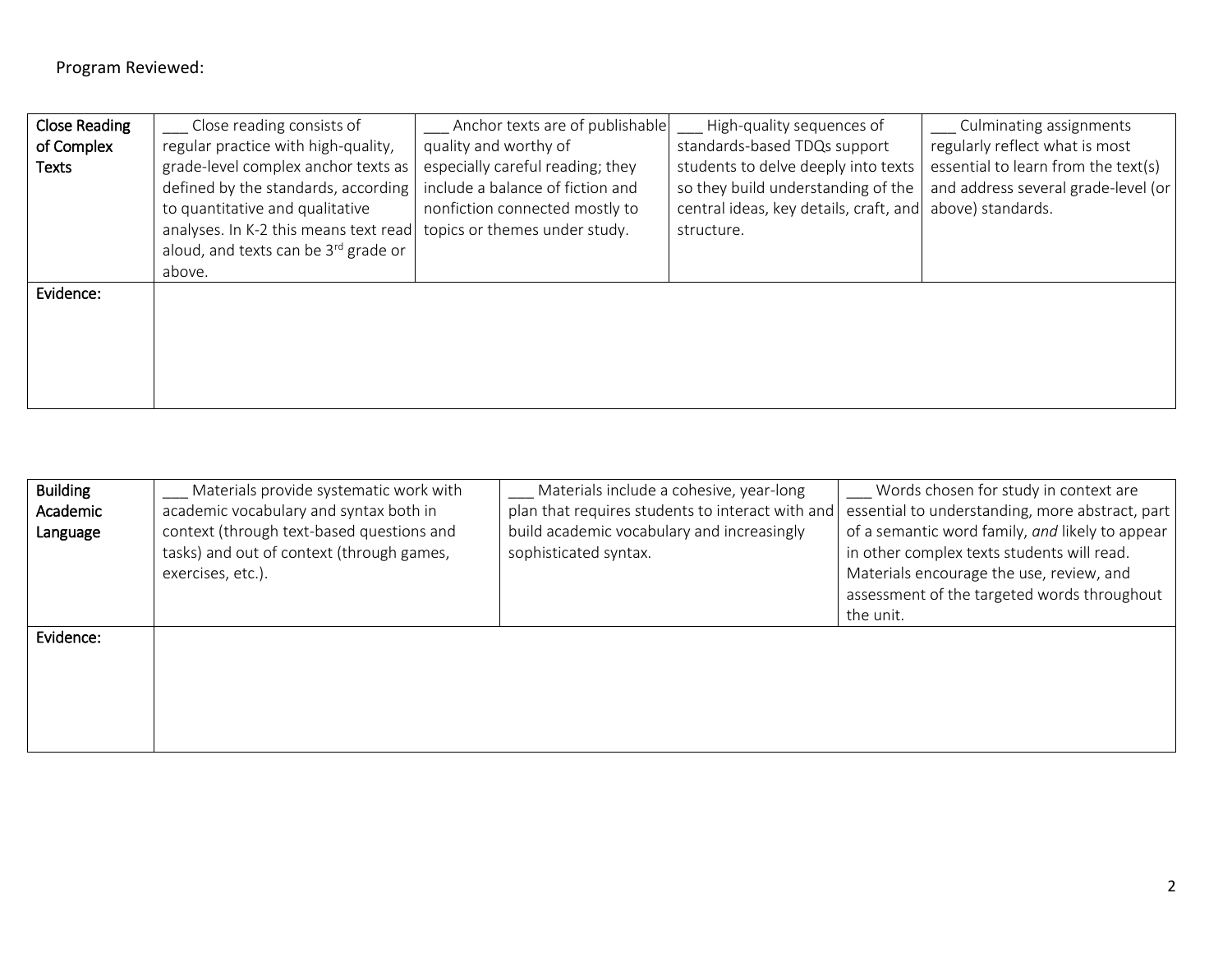| Volume of    | Materials provide a sequence of texts or         | Series of texts are available at a variety of | Materials provide instructions for               |
|--------------|--------------------------------------------------|-----------------------------------------------|--------------------------------------------------|
| Reading to   | full-length books organized around a variety of  | complexity levels with less complex texts     | lightweight student accountability for regularly |
| <b>Build</b> | conceptually-related topics (themes for literary | supporting access to more complex texts to    | engaging in a volume of reading both assigned    |
| Knowledge    | texts), with enough time allotted to allow for   | build knowledge.                              | (related to the topics and themes being          |
|              | growth of knowledge and vocabulary. In K-2       |                                               | studied) and texts of their choosing.            |
|              | this may be primarily texts for reading aloud.   |                                               |                                                  |
| Evidence:    |                                                  |                                               |                                                  |
|              |                                                  |                                               |                                                  |
|              |                                                  |                                               |                                                  |
|              |                                                  |                                               |                                                  |
|              |                                                  |                                               |                                                  |

| Evidence-Based<br><b>Discussions</b> | Materials integrate speaking and<br>listening into lessons, questions, and tasks that<br>build-in frequent opportunities for students to<br>share their findings and build directly on others'<br>ideas. | Materials include frequent opportunities<br>for a variety of collaborative evidence-based<br>discussions about texts and content under study<br>that address the analytical thinking required by<br>the grade-level standards. | Materials encourage students to use<br>targeted academic language in their speech<br>through modeling and clear directions. |
|--------------------------------------|----------------------------------------------------------------------------------------------------------------------------------------------------------------------------------------------------------|--------------------------------------------------------------------------------------------------------------------------------------------------------------------------------------------------------------------------------|-----------------------------------------------------------------------------------------------------------------------------|
| Evidence:                            |                                                                                                                                                                                                          |                                                                                                                                                                                                                                |                                                                                                                             |

| Volume of<br>Writing to Build<br>Knowledge | Materials include frequent opportunities for<br>evidence-based writing and regular<br>opportunities for short focused research; both<br>address the analytical thinking required by<br>grade-level (or above) reading and writing | Materials include prominent and varied<br>writing assignments that address different<br>types (on demand and process writing),<br>purposes, and genres with a focus on<br>argumentative, informative, and blended forms | Materials include explicit instruction in the<br>fundamentals of writing, including grammar<br>and usage instruction in and out of context. |
|--------------------------------------------|-----------------------------------------------------------------------------------------------------------------------------------------------------------------------------------------------------------------------------------|-------------------------------------------------------------------------------------------------------------------------------------------------------------------------------------------------------------------------|---------------------------------------------------------------------------------------------------------------------------------------------|
|                                            | standards.                                                                                                                                                                                                                        | of writing.                                                                                                                                                                                                             |                                                                                                                                             |
| Evidence:                                  |                                                                                                                                                                                                                                   |                                                                                                                                                                                                                         |                                                                                                                                             |